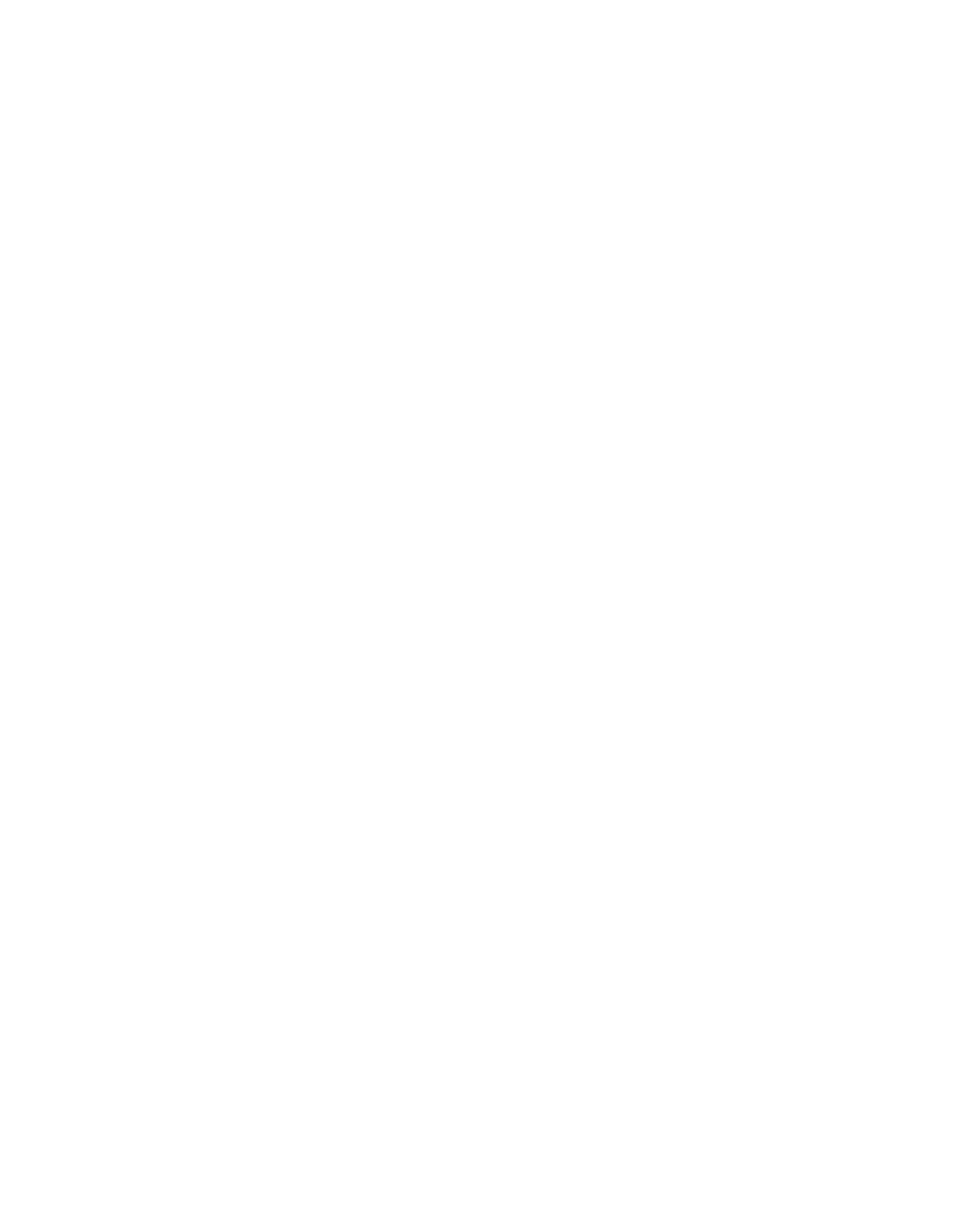

Elaine's shoulders sagged as she eyed the paperwork piled on the dining room table she and Ed bought to celebrate their 30<sup>th</sup> wedding anniversary. That was nearly two decades ago.

When Ed passed away, Elaine was forced to start over. But where would she begin?

Almost everyone Elaine knew—her son, neighbors, and tennis partner, among others—had his or her own ideas about how to wade through and manage the retirement accounts, insurance policies, and bank statements Ed had so carefully taken care of before he got sick. When Ed died, the last thing on Elaine's mind was dealing with the couple's finances. But now, with the funeral over, the casseroles eaten, and the relatives gone home, Elaine's future was heavy on her mind. "What do I do now?" she wondered.

Elaine's story is a common one. The death of a spouse brings to an end the teamwork, communication, and decisions that build not only a marriage but also a life. Suddenly you—like Elaine—are on your own. Moving on seems impossible. And handling finances at a time like this? Forget it. But the truth is, one of the most

important decisions a widow can make is how to deal with her financial situation. Make no mistake, there's a lot to deal with, including life insurance policies, unpaid bills, retirement accounts, and taxes. The financial plans a woman had made with her husband may need to change— sometimes drastically following his death.

Elaine had a myriad of questions: How long will my money last? Who will make decisions for me if I get sick? Where will my money go when I die?

Sorting through all the details can be challenging even if your spouse was organized, like Ed, but it can be especially challenging if he lacked a formal financial plan at the time of his death. No matter what your circumstances, your first step should be to determine what needs to be taken care of immediately and what can wait.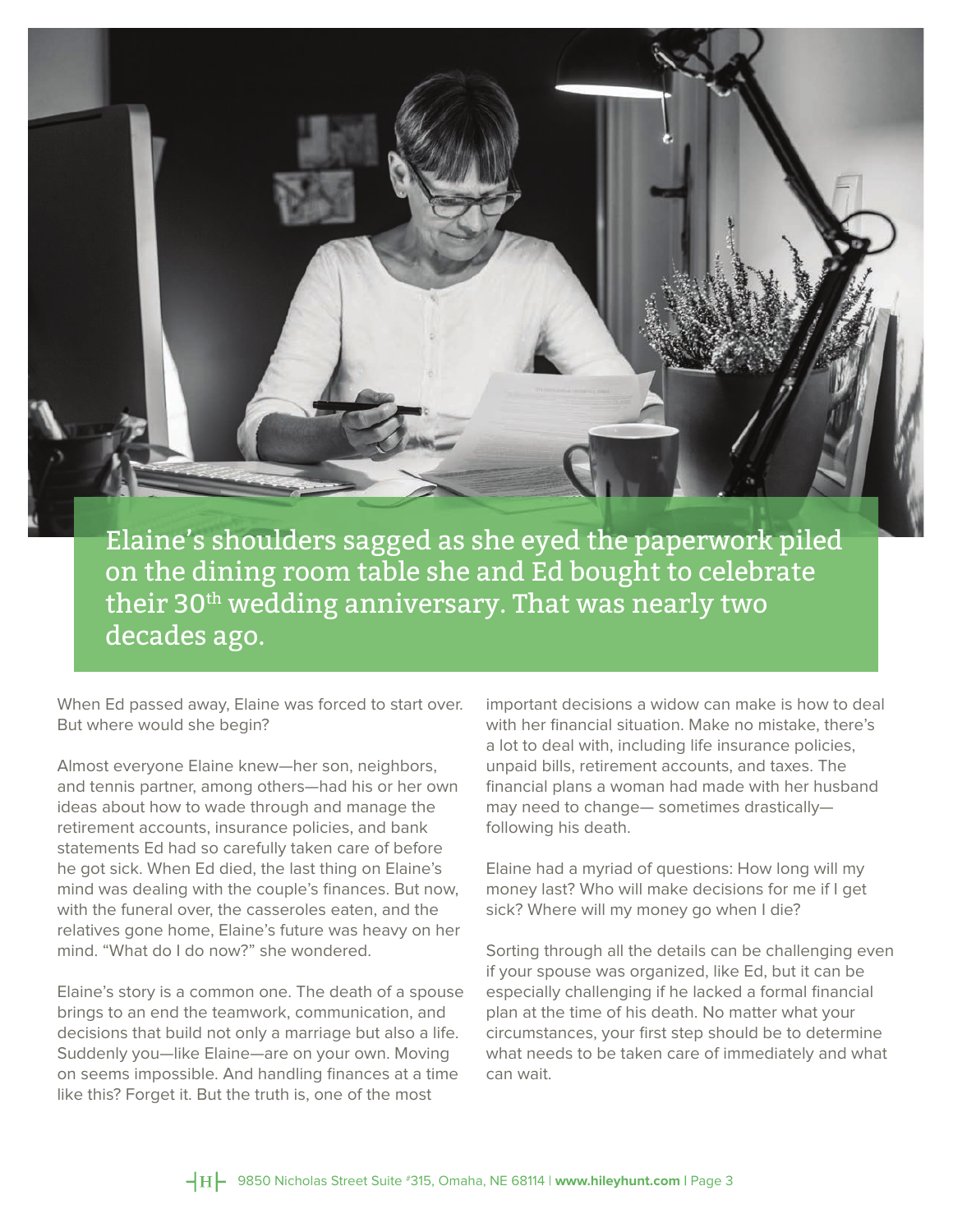**The following list will help you and people like Elaine**  deal with their finances after the passing of a spouse:

# **Phase 1: During the First Month**

- Obtain 15-20 copies of the death certificate.
- Ensure that sufficient liquidity is in place for day-to-day expenses until benefits are claimed and the estate is settled.
- Locate important documents; be sure to check the contents of a safe deposit box, if you have one.
- Identify benefits that need to be claimed: Social Security, life insurance, pension, and employer benefits (such as vacation, sick leave, and expense reimbursement).
- Notify your financial advisor, attorney, accountant, and insurance agent about the death.
- Separate bills into yours, your spouse's, and joint. You shouldn't pay bills that are in your spouse's name with your own funds; that's the estate's responsibility. Notify your creditors if you have issues making payments.
- Pay for your spouse's funeral expenses, payable by the decedent's estate. They are reimbursable if those funds are not yet available from the estate.
- Meet with an estate and trust attorney to determine what must be done with respect to the estate or trust administration.
- If necessary, open a bank account in the name of the estate.
- Check with creditors to see if there are death payments on loans or credit card accounts.
- Cancel services that will no longer be used (such as cell phone plans or gym memberships.)

# **DOCUMENTS TO LOCATE QUICKLY**

- Letter of instruction
- Death certificate
- Marriage certificate
- Birth certificate
- Social Security Card
- Military discharge papers
- Last Will & Testament
- Trust Agreements & all amendments
- Pension/annuity information
- Deeds or titles to any property
- Most recent income tax return
- Social security statements

# **Phase 2: During the First Six to Nine Months**

- Document and determine your cash flow.
- Create a budget.
- Determine the value of the estate.
- Settle the estate. Probate the will, re-title assets, and roll over/consolidate accounts.
- File any necessary estate or tax forms.
- Update your estate plan and designate new beneficiaries.
- Update your safe deposit box, possibly adding a joint owner such as a child or sibling.

# **Phase 3: Beyond Nine Months**

- Continue to monitor and adjust your new financial plan.
- Make lifestyle changes (such as changing your job or pursuing education).
- Sell your home, if desired.
- Decide on gifts to children or charity.
- Monitor your own estate plan to ensure that your goals and objectives are met.
- Attend to your spouse's personal items.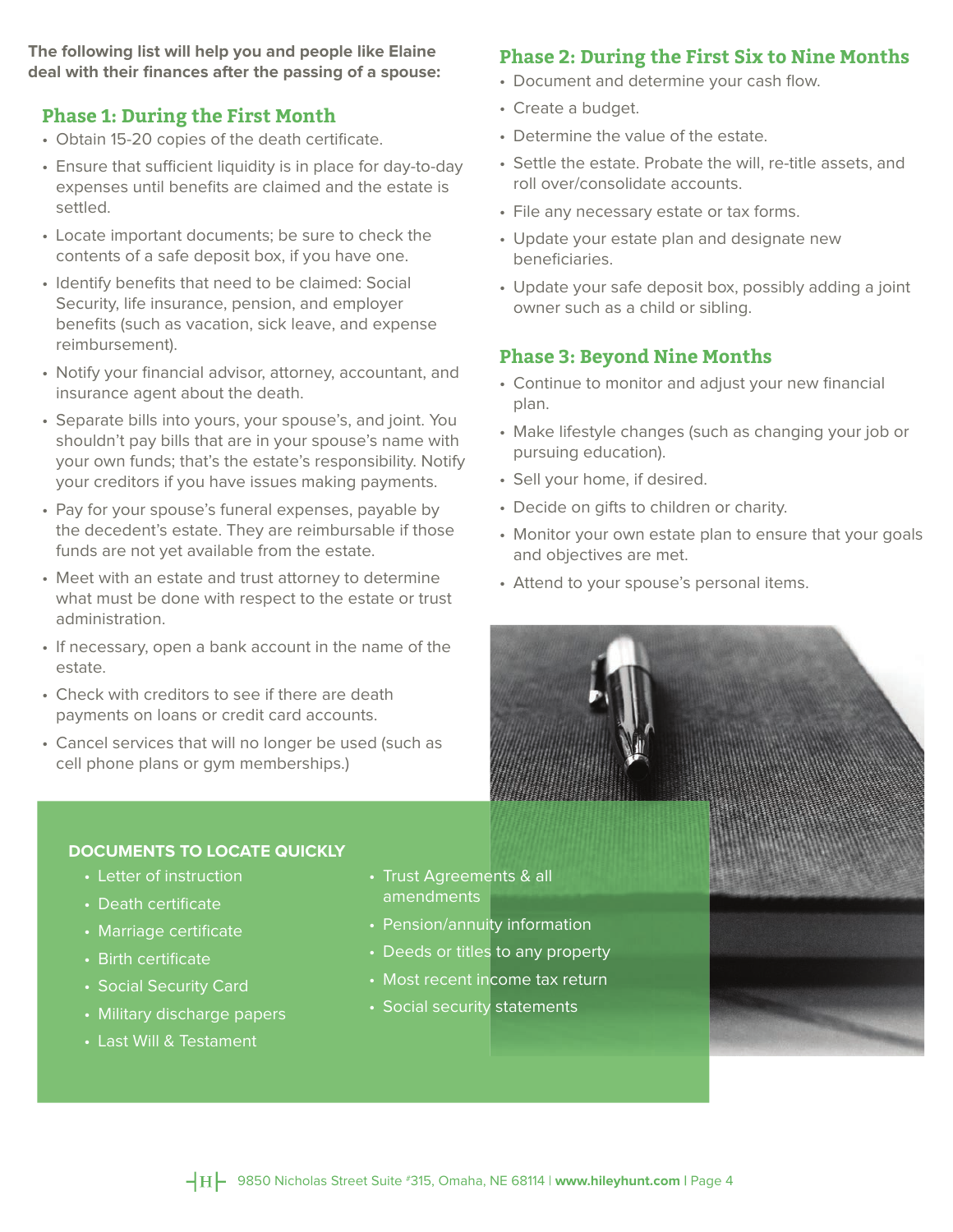## **Lean On The Experts**

**Most widows, even those who were actively involved in**  the family's finances before her spouse's death, will likely **need to consult with a team of professionals. During the emotional time after a spouse's death, these experts can help ensure that important tasks are completed and that necessary details are not overlooked. Professionals most commonly consulted include the following:**

## **CERTIFIED FINANCIAL PLANNER (CFP®):**

CFP® professionals possess a broad skill set to guide you through investments, insurance, estate planning, tax planning, retirement planning, and more. A good planner takes a holistic approach and will consult other experts to ensure that you get the best possible advice.

## **ESTATE AND TRUST ATTORNEY:**

Whether your estate is small or large, an experienced attorney versed in estate and trust law may be beneficial. An estate and trust attorney will have the knowledge and expertise to guide you through the estate administration process and help you protect and preserve your assets through estate planning for yourself. A good estate and trust attorney will have extensive knowledge of probate laws, trust laws, and tax laws and will use that knowledge to assist you in establishing the best-possible plan to meet your estate planning goals and objectives.

#### **CERTIFIED PUBLIC ACCOUNTANT (CPA):**

When your spouse dies, your tax status changes, often necessitating a level of planning not previously required. CPAs are crucial resources in ensuring that you comply with Internal Revenue Service guidelines. They can also help you protect as much of your assets' value as possible from needless taxation. The complexity of the ever changing tax and regulatory environment makes the CPA's role in your future invaluable.

#### **LIFE INSURANCE AGENT:**

Insurance protects you from catastrophic losses. Review your current insurance coverage to determine its adequacy, because you may discover that you are now over- or underinsured. A life insurance agent can help ensure that you have proper coverage at a reasonable price.

## **Go at Your Own Pace**

**Taking care of tasks and coordinating with professionals after the death of a spouse can be daunting. You'll have a lot of balls in the air—so there's a greater risk of dropping one. Many of the decisions you make can**  have a profound effect on your future financial well**being. Take your time completing those tasks, or making**  **those decisions, that could have extremely negative consequences unless they are time- sensitive. Very few decisions need to be made immediately.**

**During this time of confusion and grief, you may be tempted to make decisions just so you can check a task off your to-do list. In that emotional state, you might not have the energy to ask all the pertinent questions or to push back when the answers you get just don't seem right.**

**Maybe you would feel like Jamie, who came to work with Jason shortly after her husband was killed in action in Iraq. In the months before her husband's deployment, Jamie had moved closer to her parents. Because the move necessitated a change of banks, Jamie had inadvertently let a \$250,000 life insurance policy lapse. The couple had received a letter from the insurance company regarding the lapsed policy, and her husband said he would deal with it when he returned on leave, just a few weeks away.**

**After her husband's death, Jamie called the insurance**  company to see if any benefits were available and was **told no. Feeling that extenuating circumstances were at play, Jason encouraged her to call again and further explain her situation. Initially Jamie hesitated because the process was taking an emotional toll on her, and she just didn't have the energy to push forward. After continued encouragement from Jason, she called back, and the company reconsidered its stance, granting her**  the entire \$250,000 in death benefits.

**Jamie's hesitations are very common. After all, the stream of applications, documentation, and telephone calls can test anyone's patience. But it's okay to ask for help, whether from a friend, a relative, or a wealth manager.**

#### **COMMON MISTAKES**

- Not naming, or incorrectly naming, beneficiaries
- Adding children as joint owners of financial accounts
- Failing to adjust spending
- Failing to adjust financial plan for sentimental reasons
- Choosing the incorrect payout method on retirement plans
- Incorrect filing status election on tax returns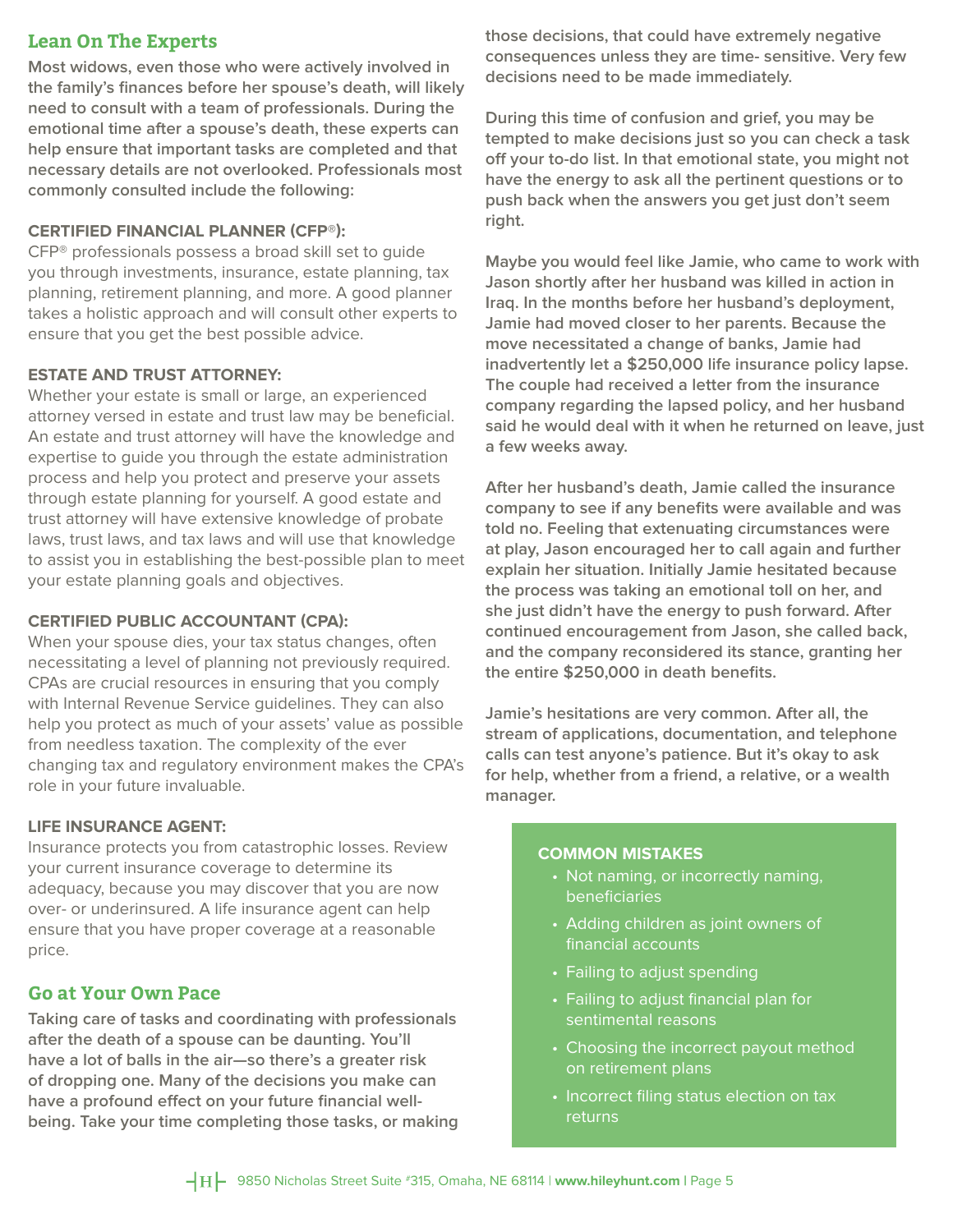## **The Wealth Management Advantage**

**Well-intended relatives, friends, and other acquaintances will all have many things to say about how you should proceed following your spouse's passing. This advice generally comes from the right place but can be shortsighted and lack an overall understanding of your situation. Sometimes well-meaning advice can even be harmful.**

Many people seek out a financial planner called a wealth **manager to guide them safely through these confusing**  times. Wealth managers, who are generally Certified **Financial Planners (CFP®), have the skills to understand**  comprehensively all the financial and legal challenges **you face. A wealth manager will help you with things you already know about and with things you are unaware of. This comprehensive and holistic approach is essential in helping you develop integrated solutions that will serve you best going forward.**

**At Hiley Hunt Wealth Management, our wealth management process is broken down into three parts:** 

## **INVESTMENT CONSULTING**

- Creating goals and investment objectives
- Defining and understanding risk
- Structuring investment portfolios to achieve stated goals
- Continued monitoring and adjustments of investments

## **ADVANCED PLANNING**

- Turning retirement savings into a lasting income stream
- Saving for college
- Helping to ensure tax efficiency
- Transferring wealth
- Protecting assets

## **RELATIONSHIP MANAGEMENT**

- Coordinating with accountants to promote tax efficiency
- Working with attorneys to ensure the implementation of estate plans
- Identifying and delegating risk management needs
- Working with families to achieve common goals

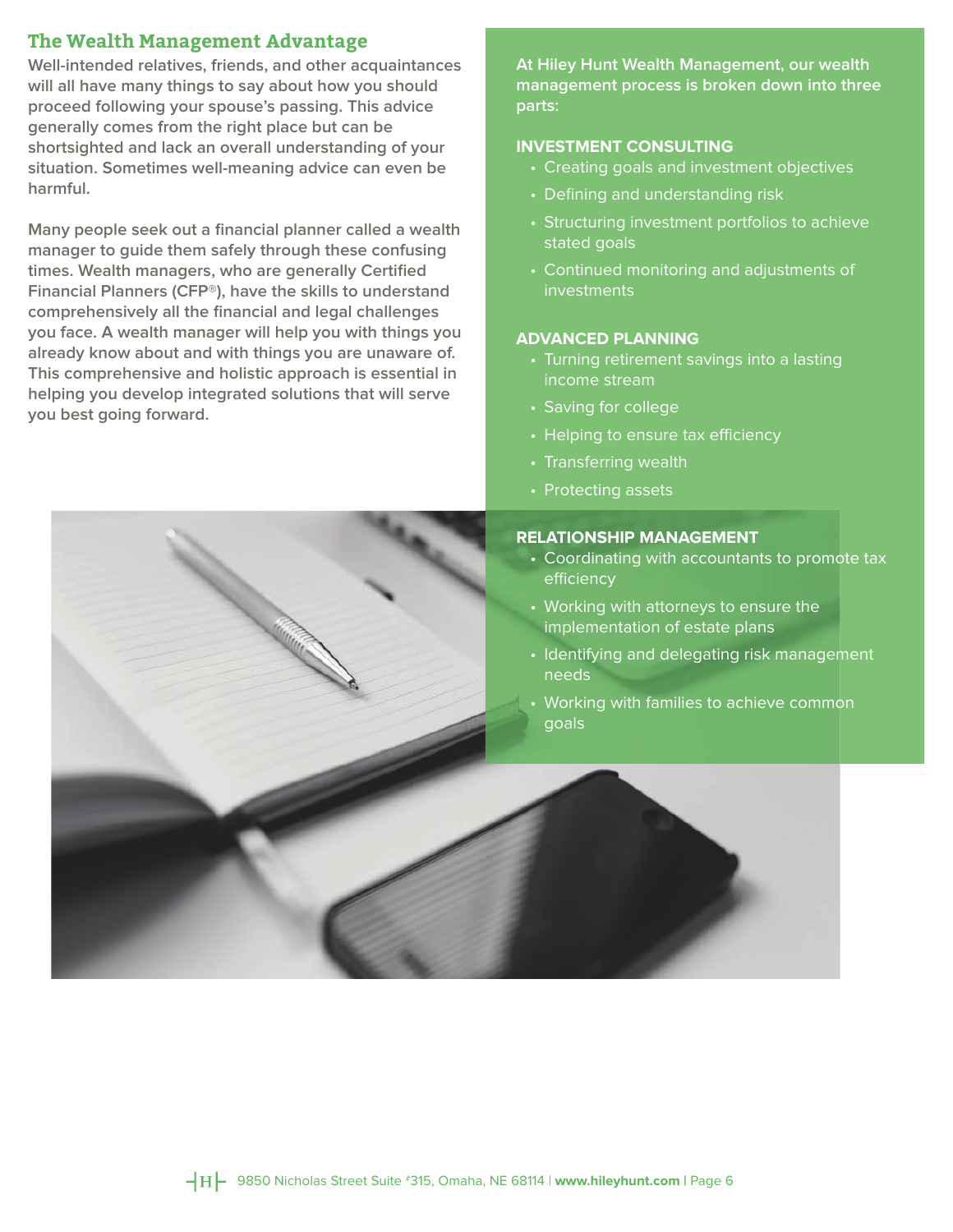

## **About Hiley Hunt Wealth Management**

**At Hiley Hunt Wealth Management (HHWM), we understand that the true measure of wealth is not the sum of your financial assets, but the life experiences made possible by those assets. Our clients seek to maximize their resources in order to enjoy their life experiences. Whether you are seeking to grow your assets in anticipation of retirement, utilize your assets during retirement, plan for your children's future, or impact society through your philanthropic gifts, at HHWM we are dedicated to helping you achieve your goals.**

#### **ABOUT JASON HILEY, CAP®, CFP®**

Jason Hiley is Partner and Co-Founder of Hiley Hunt Wealth Management, a fee-only registered investment advisor. After graduating from the University of Iowa with a BBA in accounting and management information systems, Jason worked as a consultant for Fortune 500 companies, helping them improve their people, processes, and technology. He then spent time working for a large mutual fund company, learning the particulars of the industry. During this time, Jason discovered his passion: Fee-Only financial planning.

As an active member of the financial planning community, Jason has spoken nationally about his work with Women in Transition. His financial planning success has been cited in numerous national publications. Jason passed the Uniform CPA exam in the state of Iowa; he is a practicing Certified Financial Planner™ professional; and is a member

of the preeminent organization for Fee-Only financial planners in the country, the National Association of Personal Financial Advisors (NAPFA).

#### **ABOUT ANDREW HUNT, MBA, CFP®**

Andrew Hunt is Partner and Co-Founder of Hiley Hunt Wealth Management, a fee-only registered investment advisor. Andrew previously served in executive leadership at a Nebraska based, Federally Chartered Credit Union and served as the President of a Wealth Management firm he founded.

Andrew regularly consults as a fee-only financial planner with clients of the firm on a range of complex financial planning topics including asset allocation, investment management, estate and trust planning, planned giving, risk management, and tax strategy. An expert on personal financial management and financial well-being, Hunt frequently leads workshops throughout the community on investing, well-being, and behavioral finance (the intersection between investor behavior and investment performance).

Hunt earned a bachelor's degree in accounting and a master's degree in business administration from the University of Nebraska at Omaha. He received a Certificate in Financial Planning from Boston University and is a CERTIFIED FINANCIAL PLANNERTM. Hunt was honored by the Midlands Business Journal as a member of the 2012 40 under 40 award winners.